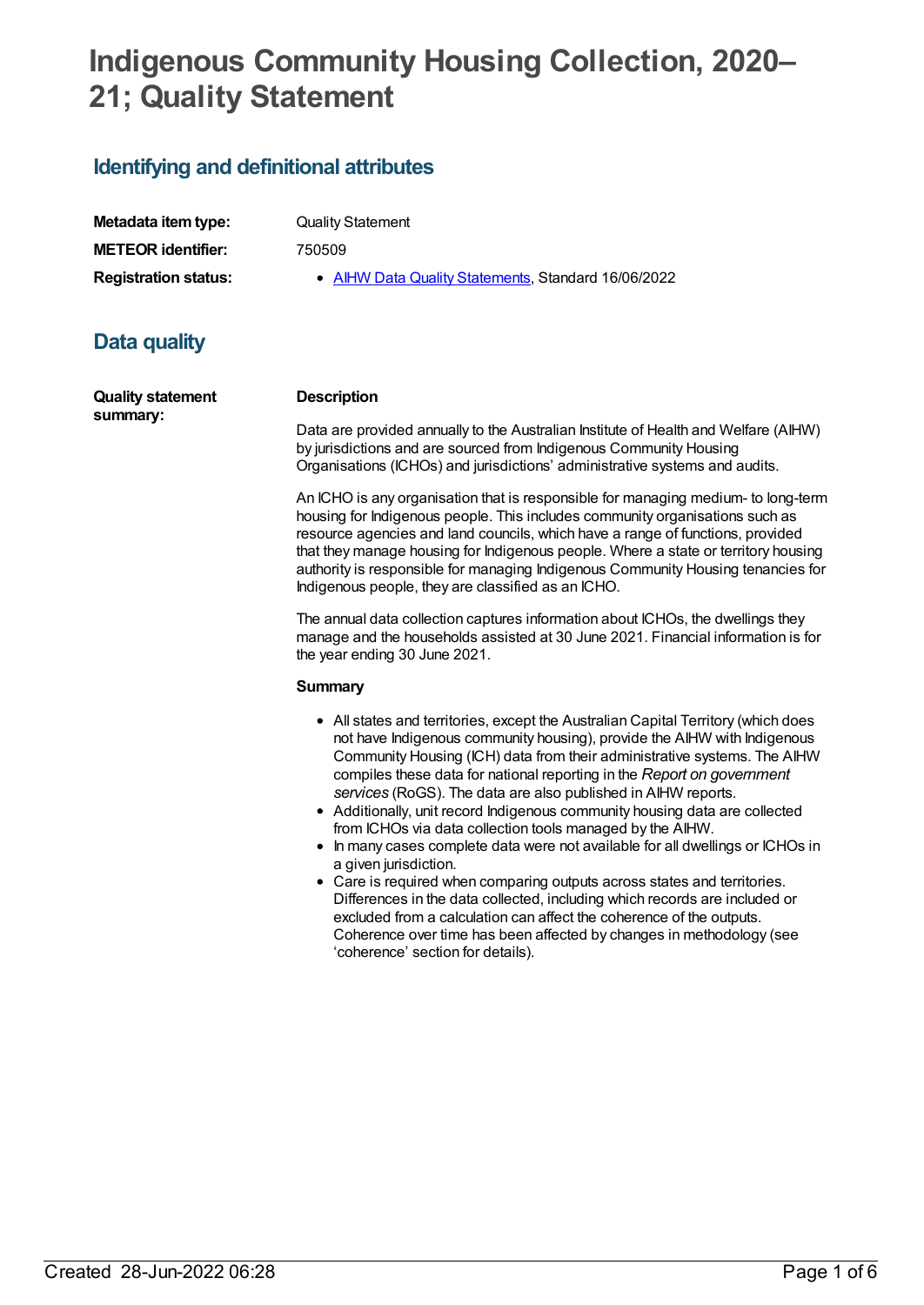| Institutional environment: | The Australian Institute of Health and Welfare (AIHW) is an independent corporate<br>Commonwealth entity under the Australian Institute of Health and Welfare Act<br>1987 (AIHW Act), governed by a management board and accountable to the<br>Australian Parliament through the Health portfolio.<br>The AIHW is a nationally recognised information management agency. Its purpose                                       |
|----------------------------|----------------------------------------------------------------------------------------------------------------------------------------------------------------------------------------------------------------------------------------------------------------------------------------------------------------------------------------------------------------------------------------------------------------------------|
|                            | is to create authoritative and accessible information and statistics that inform<br>decisions and improve the health and welfare of all Australians.                                                                                                                                                                                                                                                                       |
|                            | Compliance with the confidentiality requirements in the AIHW Act, the Privacy<br>Principles in the <i>Privacy Act 1988</i> (Cth), and AIHW's data governance<br>arrangements ensures that the AIHW is well positioned to release information for<br>public benefit while protecting the identity of individuals and organisations.                                                                                         |
|                            | For further information, see the AIHW website https://www.aihw.gov.au/about-us,<br>which includes details about the AIHW's governance<br>(https://www.aihw.gov.au/about-us/our-governance) and vision and strategic goals<br>(https://www.aihw.gov.au/about-us/our-vision-and-strategic-goals).                                                                                                                            |
|                            | The AIHW receives, compiles, edits and verifies the data in collaboration with<br>states and territories. The finalised data sets are signed off by the states and<br>territories and used by the AIHW for reporting, analysis and approved ad hoc data<br>requests. Requests for jurisdiction-level data releases must be signed off by the<br>relevant state or territory.                                               |
| <b>Timeliness:</b>         | Data are collected annually. The reference period for this collection is the 2020–21<br>financial year and is mostly a 30 June 2021 snapshot.                                                                                                                                                                                                                                                                              |
| <b>Accessibility:</b>      | Data are reported in the AIHW's annual <i>Housing assistance in Australia</i> reports.                                                                                                                                                                                                                                                                                                                                     |
|                            | Users can request additional disaggregation of data which are not available online<br>or in reports (subject to the AIHW's confidentiality policy and state and territory<br>approval) via the AIHW's online data request system at<br>https://www.aihw.gov.au/our-services/data-on-request. Depending on the nature of                                                                                                    |
|                            | the request, access to unpublished data may also incur costs or require approval<br>from the AIHW Ethics Committee.                                                                                                                                                                                                                                                                                                        |
|                            | General enquiries about AIHW publications can be made to <i>info@aihw.gov.au.</i>                                                                                                                                                                                                                                                                                                                                          |
| Interpretability:          | Metadata and definitions relating to this data source can be found in the <b>Indigenous</b><br>Community Housing data set specification 2018-                                                                                                                                                                                                                                                                              |
|                            | Supplementary information can be found in the housing collection data manuals<br>which are available upon request.                                                                                                                                                                                                                                                                                                         |
| <b>Relevance:</b>          | The scope of Indigenous community housing, for the purpose of this collection, only<br>includes information about ICHOs that received government funding for the<br>provision of housing assistance within the financial year, with the exception of<br>counts of known unfunded ICHOs and the number of permanent dwellings managed<br>by these unfunded ICHOs.                                                           |
|                            | The data collected are from states and territories and comprise information from<br>administrative systems, dwelling audits conducted by states and territories and<br>from ICHOs through data collection tools. The data conform well in terms of scope<br>and reference period, but vary considerably in terms of coverage as data in a<br>number of jurisdictions are not complete for all dwellings or ICHOs.          |
|                            | Classifications used are not always consistent across the states and territories. For<br>example, total recurrent costs and net recurrent costs are meant to exclude<br>depreciation but do not in all jurisdictions or all ICHOs within a jurisdiction.                                                                                                                                                                   |
|                            | The data are highly relevant for monitoring trends in households assisted in<br>Indigenous Community Housing. The data are used for many purposes, including<br>by policy-makers to evaluate both the living conditions of tenants in Indigenous<br>community housing dwellings, the amount of rent paid by tenants, and to assess the<br>efficiency of Indigenous community housing organisations in providing dwellings. |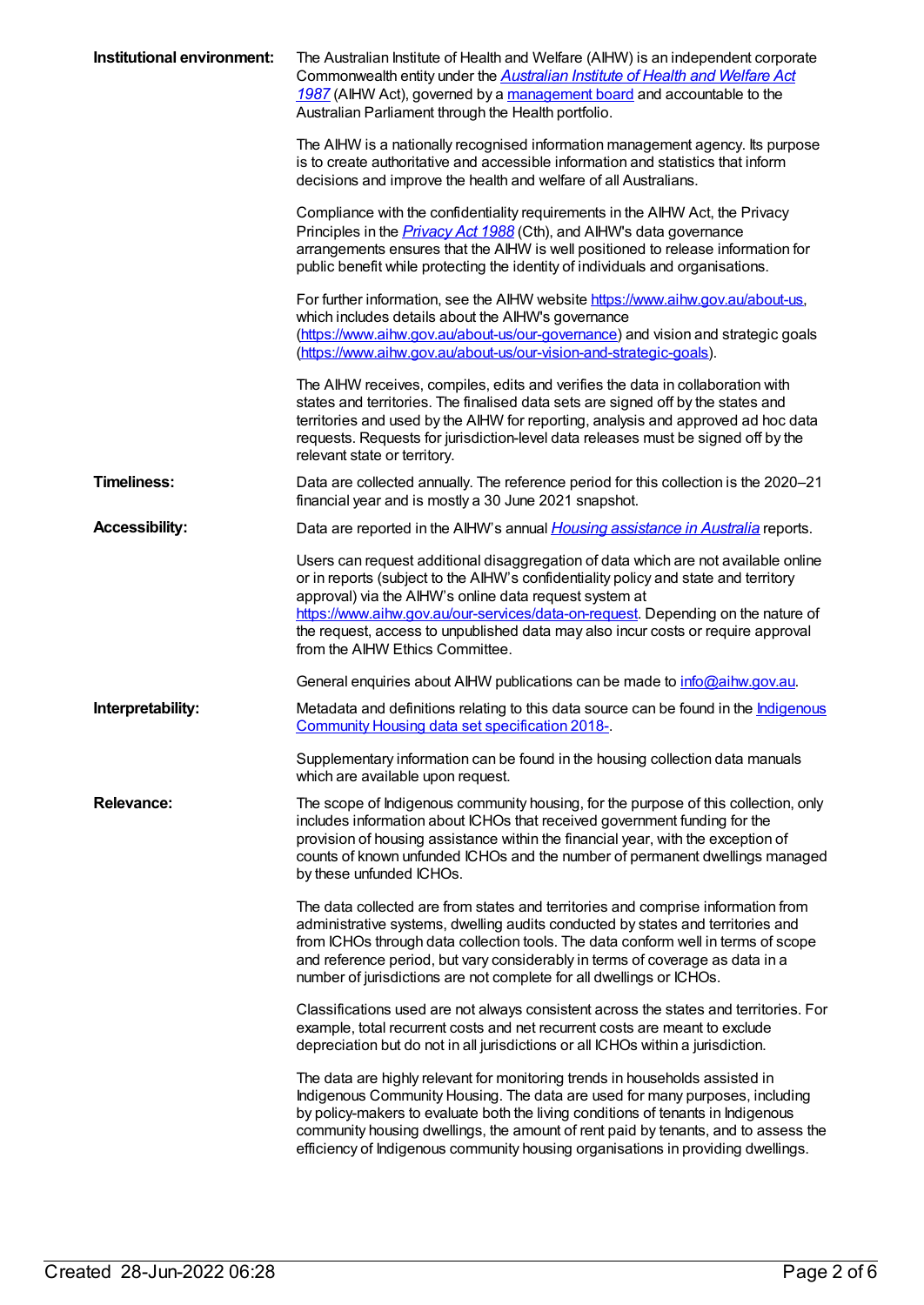**Accuracy:** The information is sourced via jurisdiction administrative systems, dwelling audits conducted by states and territories and from ICHOs through data collection tools. Data are incomplete for some states and territories due to non-reporting or underreporting by ICHOs.

There are known accuracy issues with the data collected:

- The ICHO and state/territory housing authority administrative systems have inaccuracies to varying degrees including missing data, inconsistent data, out-of-date data and data coding or recording errors.
- Not all organisations capture and report all data items data may not be collected and reported in a manner consistent with national data definitions.
- Information on Indigenous status is not collected. All households are assumed to include at least one Indigenous member.

*State and territory-specific issues:*

#### **New South Wales**

- Depreciation expenses incurred on the dwellings they own are underreported by ICHOs. Furthermore, ICHOs manage a large number of stateowned dwellings on which depreciation is incurred by the responsible government agency, rather than the managing ICHO. These depreciation expenses are included in 'total recurrent costs' despite not being incurred directly by the relevant managing ICHO.
- Transfers of the management of dwellings occur between ICHOs, between NSW Government agency (Aboriginal Housing Office) and ICHOs or vice versa, quite regularly. The Aboriginal Housing Office manages dwellings in the interim period while a suitable ICHO to manage the dwelling is sourced. This means that dwellings reported in one year as managed by the state/territory housing authority may be reported as managed by an ICHO in the following year.
- Financial data from 21 ICHOs, representing 15% of dwellings managed by funded organisations are not included, Therefore, rents collected/charged and total/net recurrent costs for the year ending 30 June 2021 are an underrepresentation.
- Expenditure and rent data are available predominantly for dwellings and tenancies funded and managed by the Queensland housing authority. Relatively little expenditure and rent data are available for properties managed by ICHOs.

#### **Western Australia**

- 'Total recurrent costs' excludes depreciation. This is consistent with previous years.
- From 2018–19, Western Australia has been unable to distinguish between net and recurrent costs.

#### **South Australia**

As per 2019–20, a tenancy audit was not undertaken in 2020–21.

#### **Tasmania**

- Some information on households, including the number of additional bedrooms required, is not reported by ICHOs. Therefore, this information is not available for national reporting.
- From 2018–19, person level information is missing for one ICHO and incomplete for the other ICHO.

#### **Northern Territory**

• Information is supplied only about dwellings that are occupied. The Northern Territory only contributes funds to permanently occupied dwellings in remote homelands and town camps that are not leased for public housing.

**Coherence:** States and territories may publish their own analysis of Indigenous community housing data which may vary in scope from this collection.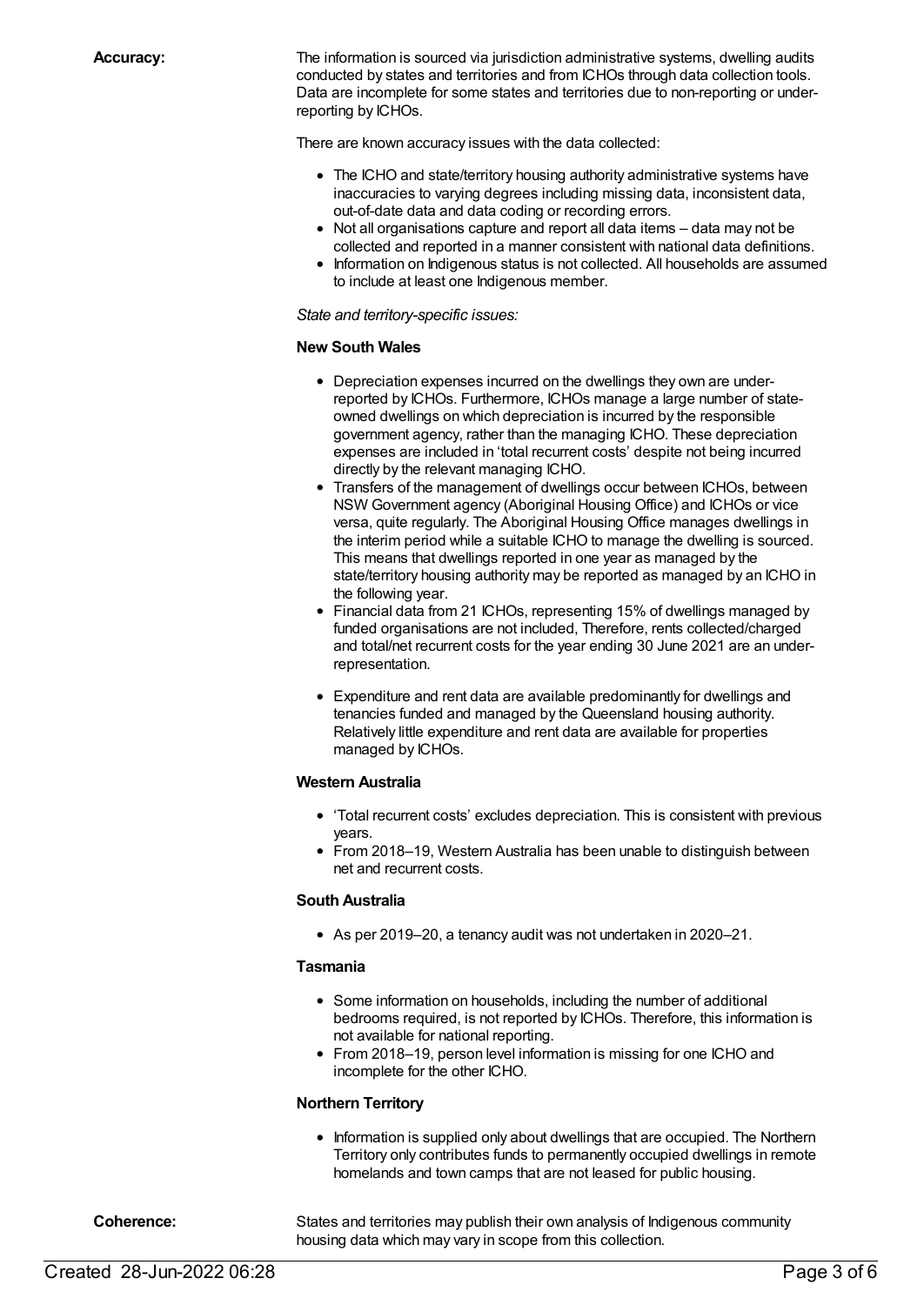Variation over time is in part due to fluctuations in collection coverage (such as the number of organisations supplying data) and the completeness of data provided.

Data for individual states and territories may not be comparable to previous years as accuracy of the data can vary over time. These differences include the data collection source and the completeness of reporting – in regard to ICHOs, the data and instances of unknown values recorded for data items. Data quality issues have varied over the years. For specific caveats on previous years' data, consult the footnotes and data quality statements in the relevant edition of the *Housing assistance in Australia* report.

From 2009–10, the scope of most data items within the ICH collection was restricted to ICHOs that received funding within the financial year. This is consistent with the scope of the 2006–07 and earlier collections. In comparison, in the 2007– 08 and 2008–09 collections, more data items reflected the performance of both funded and unfunded ICHOs.

Previously, the Australian Government had administrative responsibility for some ICHOs in Victoria and Queensland, and all ICHOs in Tasmania. Data for these dwellings were reported collectively under the jurisdiction 'Australian Government'. In 2009, responsibility for these ICHOs was transferred to the respective state or territory. Data for these dwellings are now reported under the relevant state or territory.

#### *State and territory-specific issues:*

#### **New South Wales**

- From 2012–13, New South Wales reported information about funded ICHOs, the dwellings they managed and the households they assisted. Prior to 2012– 13, New South Wales reported proxy information about providers that were actively registered with the Aboriginal Housing Office. Some of these registered providers were not funded. This change in the population reported within the data collection may have contributed to the reported decrease in the number of funded ICHOs in 2012–13 and the reported changes across a number of descriptive data and performance indicators. Therefore, data from 2012–13 may not be comparable with earlier reporting periods.
- Improved coverage from 2013–14 resulted in increased rental data compared with previous years.
- Complete data for capital expenditure at the organisation level was unavailable in 2013–14. Thus, capital expenditure data for permanent dwellings in 2013–14 may not be comparable to that of other years.
- ICHOs provided more complete data in 2015–16 and 2016–17 than in previous years meaning there are increases in rent charged to (and collected from) tenants. Collection of arrears also contributed to an increase in rent collected.
- In 2016–17, New South Wales, for the first time, included 207 ICH dwellings that are managed by mainstream community housing providers. These properties were not previously reported under any other social housing program. Thus, caution is advised when comparing data from 2016–17 onwards with that of previous years.
- Unit record information at the household level was reported from 2018–19.

#### **Victoria**

From 2009–10, both Aboriginal Housing Victoria activity and ICHO activity are reported by Victoria, since they assumed administrative responsibility for the former Community Housing and Infrastructure Program (CHIP), previously managed by the Commonwealth. For the 2 years prior to 2009–10, Victoria reported Aboriginal Housing Victoria activity only.

#### **Queensland**

- Queensland provided data collected from ICHOs for the first time in 2015–16. Prior to 2015–16, data were sourced only from Queensland's administrative systems.
- From 2017–18, apportioned indirect costs were included in total and net recurrent costs. Indirect costs have not been included in previous years.
- In 2018–19, there was an increase in reporting of households from a small number of ICHOs. This reflects an increase in coverage and therefore an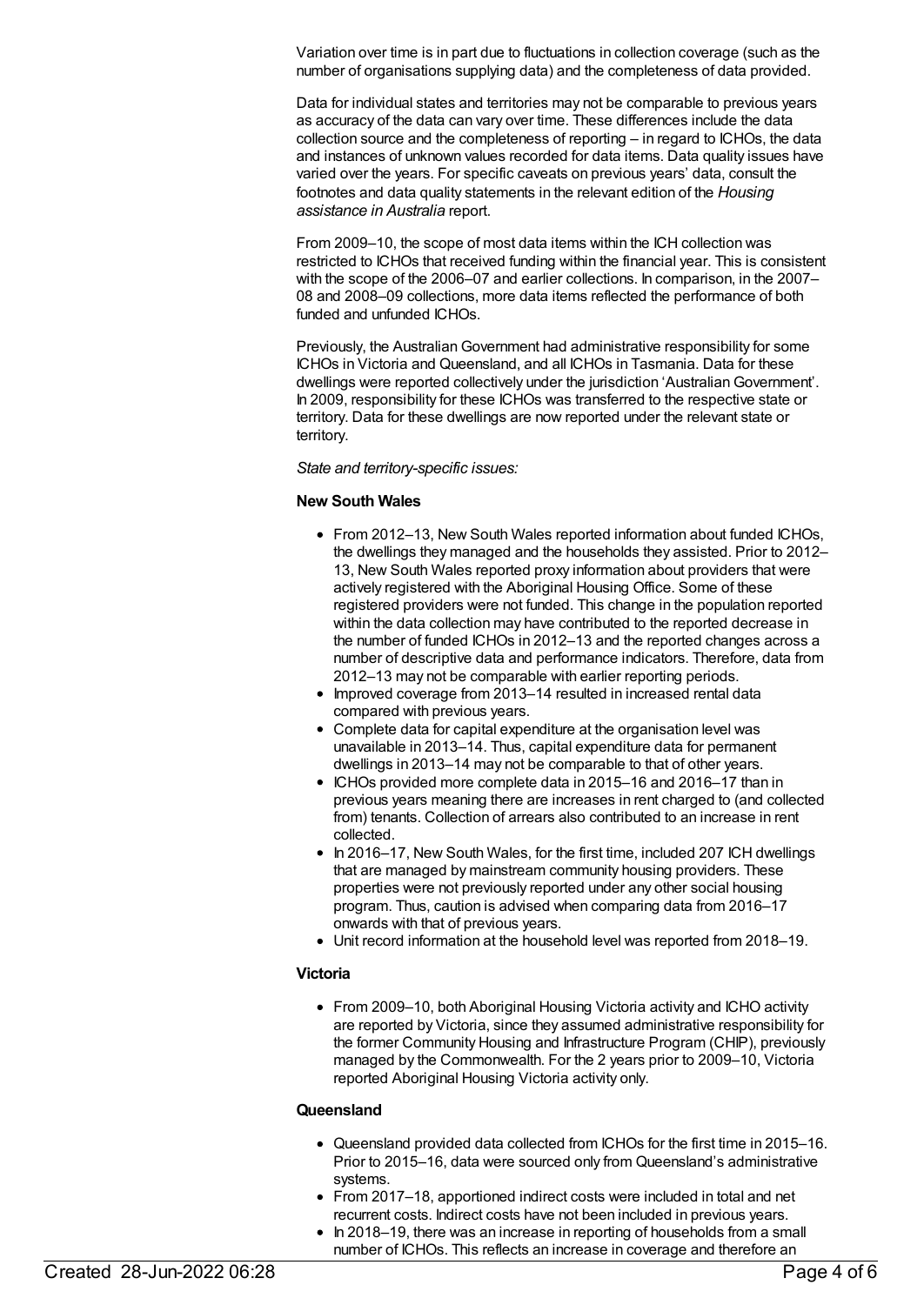increase in quality, but it is still unclear how complete household data are.

- In 2019–20 and 2020–21, there was a decrease in reporting from ICHOs and subsequently a decrease in coverage.
- Due to tenancy data quality issues, historically, partial information is known when calculating overcrowding. Thus, care is advised when using and comparing overcrowding results.
- Changes in methodology over time affect coherence of these data.

#### **Western Australia**

Historically, where only partial information was known when calculating overcrowding, Western Australia imputed the remaining information. This change in methodology contributed to the reported increase in the number of households included in the calculation of overcrowding and may have contributed to the reported decrease in overcrowding from 2013–14 onwards.

#### **South Australia**

- From 2012–13, data are only reported for tenancies managed by the state housing authority (with the exception of an estimated count of permanent dwellings managed by funded ICHOs). Prior to 2012–13, all dwelling and household data were based on tenancy and asset audit data.
- Data for rates of overcrowding cannot be compared with those from 2012–13 and 2013–14, as unexpected data quality issues contributed to a lack of availability of overcrowding data for these two reporting periods.
- Approximately 24 dwellings previously reported were excluded from the collection in 2018–19. They are out of scope and incorrectly included in previous years.
- Data quality may be affected by the following factors:
	- From March 2020, SA Housing Authority (SAHA) staff were unable to visit remote Aboriginal areas due to COVID-19 restrictions.
	- In April 2020, dwelling and person data for ICH were migrated into SAHA's new data system to better align with public housing (PH) and state owned and managed Indigenous housing (SOMIH) data.

#### **Tasmania**

- A new arrears policy was implemented in 2012–13. This has contributed to improvements in data quality for rent since 2013–14.
- In 2012–13, data for net recurrent costs included costs for depreciation on rental housing which resulted in identical information for total and net recurrent costs. This has been excluded from 2013–14 onwards. Thus, care is advised when comparing data from 2013–14 onwards with previous years.
- Due to data quality issues, household data are not comparable from 2014–15 onwards with previous years.
- Improved data submissions from ICHOs from 2016–17 onwards resulted in increases in rent collected and charged from tenants, compared with 2015–16.
- $\circ$  In 2017–18, one ICHO provided capital expenditure while the other did not. Care is advised when comparing capital expenditure with that of other years.
- In years prior to 2018–19, one ICHO included depreciation in the calculation of net expenditure while the other did not.
- $\circ$  In 2018–19, one ICHO reported the number of households while the other did not.

#### **Northern Territory**

- Around 5,000 social housing dwellings in the Northern Territory have been excluded from administrative data collections since being transferred from Indigenous community housing to remote public housing between 2008 and 2010. From 2016–17, these data are included in the State Owned and Managed Indigenous Housing data collection.
- From 2014–15, the data relates to annual grant funding provided to ICHOs by the Northern TerritoryGovernment for the delivery of housing maintenance services to permanently occupied communally-owned